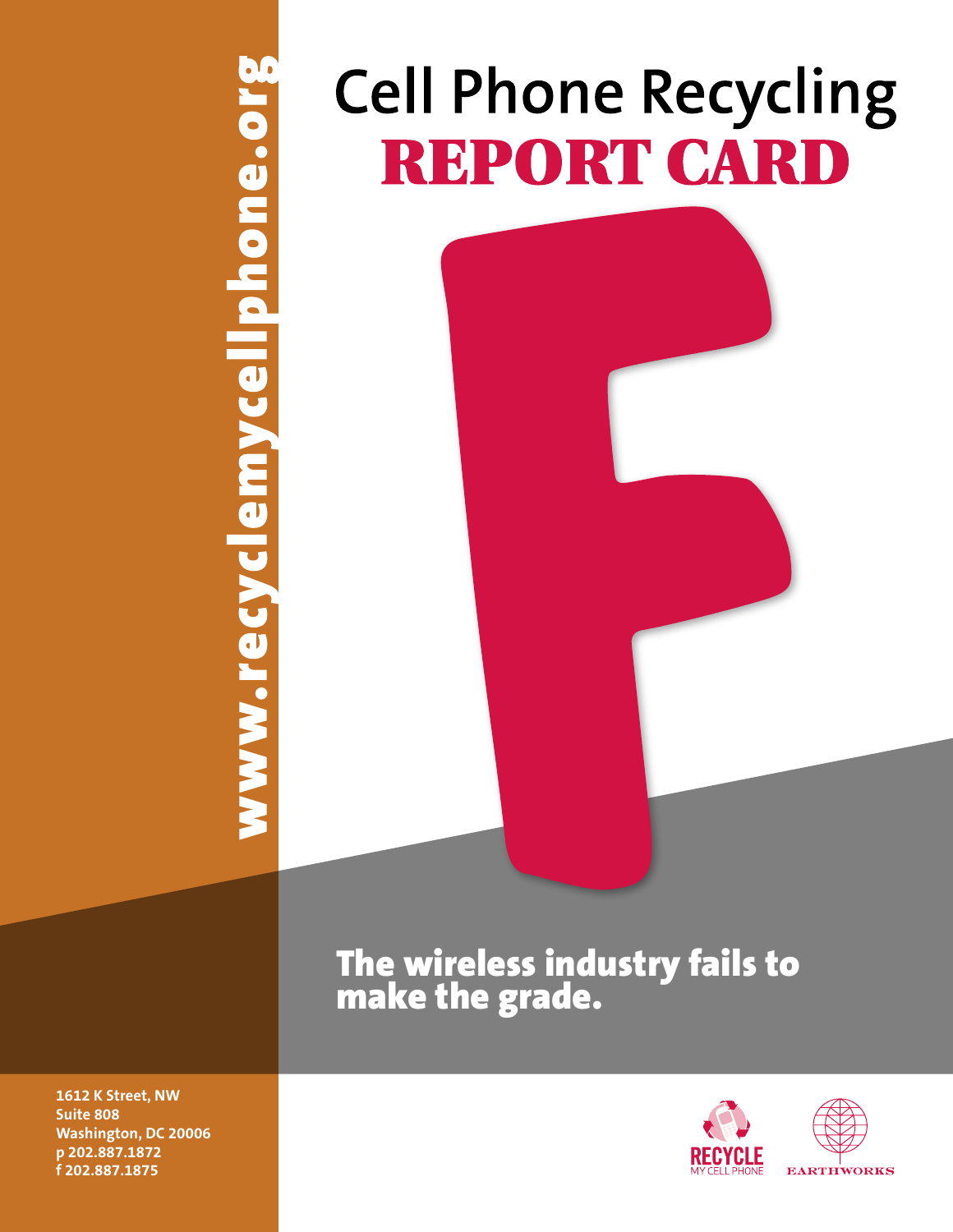

# **Cell Phone Recycling** REPORT CARD

| <b>CCII I IIOII - - -</b> -                                                                                                                                             | Cingular<br>Call to Protect | Sprint<br>Project Connect | T-Mobile<br>Get More,<br><b>Give More</b>          | Verizon<br>HopeLine                  |
|-------------------------------------------------------------------------------------------------------------------------------------------------------------------------|-----------------------------|---------------------------|----------------------------------------------------|--------------------------------------|
| <b>Visibility of Program:</b><br>Website<br><b>Retail Store</b><br><b>Customer Service</b><br>Packaging/Labeling                                                        | D<br>D<br>C                 | D<br>c                    | C<br>D                                             | C-<br>C<br>B<br>B<br>F<br>F          |
| <b>Public Knowledge</b><br>Recycling & Refurbishing:                                                                                                                    |                             |                           |                                                    |                                      |
| <b>Collection Program:</b>                                                                                                                                              | N <sub>0</sub>              | NO                        | <b>YES</b>                                         | <b>YES</b>                           |
| Public Data Available on Take-Back Programs<br><b>Customers NOT Satisfied with Their</b><br>Wireless Provider's Efforts on Recycling<br># of Phones Collected in a Year | 72%<br>Failed to turn in    | 76%<br>116,000<br>2003    | 74%<br>42,000<br>since program began<br>21,700,000 | 67%<br>850,500<br>2005<br>51,300,000 |
| <b>Total Service Contracts</b><br>Share of U.S. Market                                                                                                                  | 54,000,000<br>26%           | 49,600,000<br>24%         | 11%                                                | 25%                                  |

# Overall Industry Grade 2006: **<sup>F</sup>**

Overain inductive, by the matrice of their recycling and take-back efforts. Infough its trade association, makers<br>Comments The wireless industry gets an "F" for their recycling and take-back efforts. Infough its trade asso Comments The wireless industry gets an "F" for their recycling and take-back ettorts. Influent is in the state of the wireless industry gets an "F" for their recycling and take-back ettorts. Influent is in the and decision Cellular Telephone & Internet Association (UTIA), these whole the proposibility for the waste they create. This is the control Cellular Telephone & Internet Association (UTIA), these world take responsibility for the waste to accept "voluntary" e-waste programs despite their fariato is<br>collected cell phones that cannot be refurbished are "dumped" in developing countries where environmental sateguardo are collected cell phones that cannot be returbished are dumpod ...<br>
non-existent. Needs Improvement! Comments The wireless industry gets an "F" for their recycling and take-back efforts. Through its trade association, the<br>Comments The Oldings Locopiation (CTIA), these wireless carriers lobby heavily to convince consumers to accep<sup>t</sup> "voluntary" e-waste programs despite their failure to take responsibility for the waste they create. And too often Cellular Telephone & Internet Association (UTIM) interfaction take responsibility for the waste they croated the<br>to accept "voluntary" e-waste programs despite their failure to take responsibility for the waste iney croate

non-existent. **Needs Improvement!**

To responsibly recycle <sup>a</sup> cell <sup>p</sup>hone, view full report, and to take action visit: www.recyclemycellphone.org

# About Us:

EARTHWORKS is a non-profit organization dedicated to protecting communities and the environment from the destructive impacts of mineral development, in the U.S. and worldwide. In 2005, we launched the grassroots *Recycle My Cell Phone* campaign to educate consumers about the impacts of their purchases, from the extraction of raw materials to the end of product life.

In this first in a series of reports, the *Recycle My Cell Phone* campaign is challenging the wireless industry to dramatically improve the current state of cell phone recycling. Future reports will explore the roles and responsibilities of other actors involved in the problem, such as manufacturers and government decision-makers.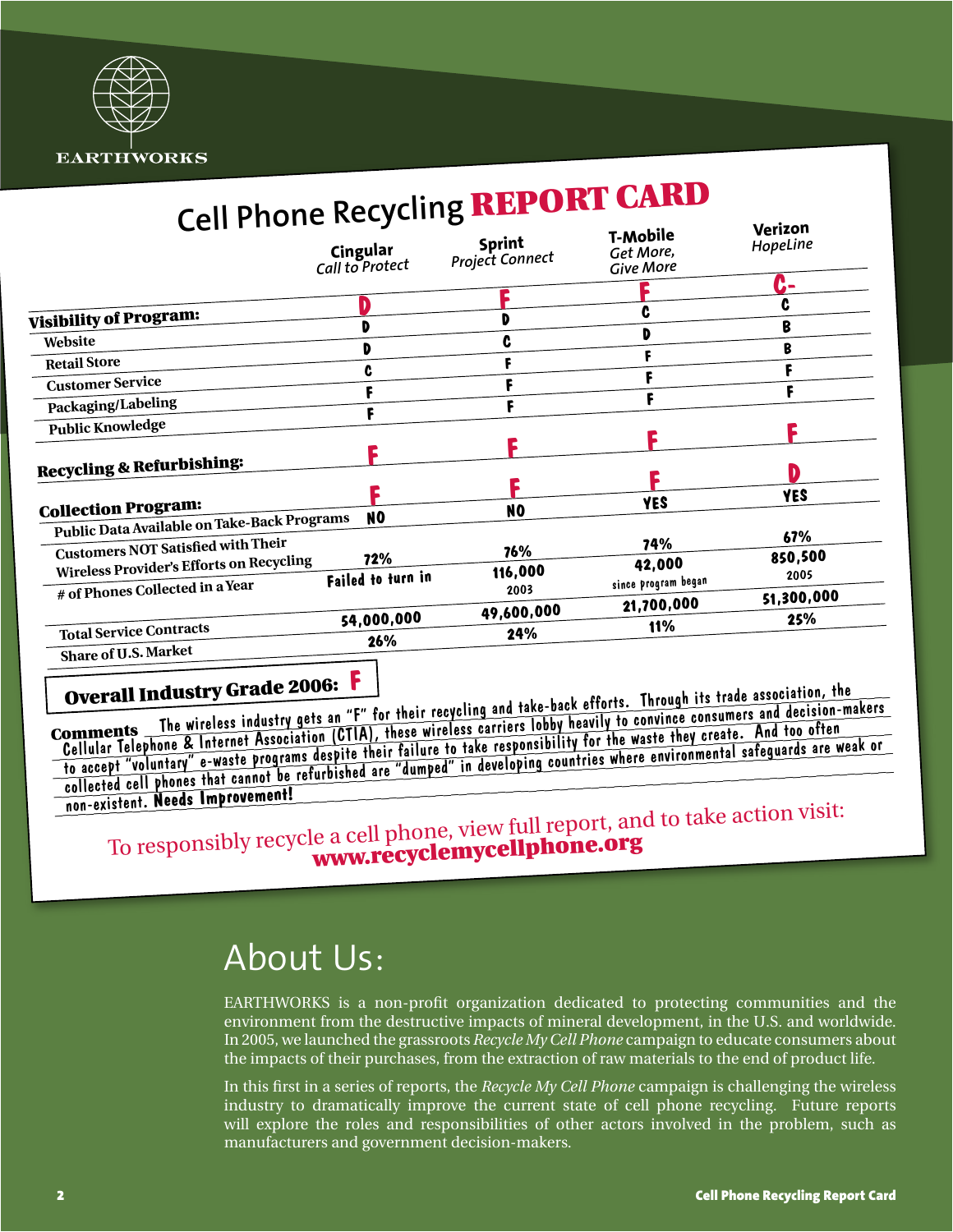# Cell Phone Recycling Report Card Why the Wireless Industry is Failing to Make the Grade

*"I have not heard any company advertising a cell phone recycling program. Even if they exist, if they are not being advertised, the company clearly does not have a commitment to recycle as many as possible, which is what they should be doing."*  **Verizon Wireless Customer**

The wireless industry fails miserably when it comes to dealing with their cell phone ewaste. Most wireless devices can be re-used or recycled at a profit—but at least 98 percent of all retired cell phones are not.<sup>1</sup> Too often cell phones that are collected are not handled properly, and many end up "dumped" in developing countries where environmental safeguards are weak or non-existent. The *Recycle My Cell Phone* campaign is calling on the wireless industry to reverse this dangerous trend and commit to responsibly dealing with their e-waste problem.

The refurbishing and recycling of cell phones can have significant environmental and social consequences. The four primary wireless service providers (Cingular, Sprint, T-Mobile, and Verizon Wireless) that control 86 percent of the wireless market in the United States<sup>2</sup> and the trade association that represents them have failed to adequately address this problem. It is worth noting, however, that Verizon Wireless, while it still has a long way to go, has made greater progress and did score higher than other providers in some areas. Three of four industry leaders have partnered with a recycling and refurbishing company—ReCellular<sup>3</sup>—the only company that has been removed from the ElectronicRecycler'sPledgeofTrueStewardship. Cingular, the other industry leader, partners with Hobi International—which has never been a Pledge signatory.

ReCellular's name was removed from the Pledge by mutual agreement after extensive negotiationswithPledgemanagers. ThePledge is the most rigorous criteria for sustainable and socially just electronics recycling.<sup>4</sup>

Wireless service providers' failure to adequately promote cell phone recycling to their customers compounds the problem. A review of four major wireless providers indicates that, although considerable time and effort has been invested into developing take-back programs, they are generally ineffective. Making dozens of store visits, placing numerous phones calls to customer service representatives, searching the websites of all the companies reviewed, and surveying wireless customers across the country, our researchers found that accurate information on how to recycle cell phones is extremely difficult to obtain.

- ▶ 84 percent of surveyed consumers do not know if their wireless provider offers a recycling program.
- $\rightarrow$  70 percent of stores visited did not have visible drop-offs or promotional materials.
- $\triangleright$  Retail store employees across the board had trouble providing accurate information on their company's program.
- $\blacktriangleright$  Less than 50 percent of telephone representatives provided accurate information on recycling.
- $\triangleright$  Not a single company's website prominently featured information about their recycling programs or links to these programs from their front page.
- 4 None of the carriers sell phones labeled with a recycling symbol, and information on recycling is rarely provided inside the packaging of newly purchased phones.
- $\triangleright$  There is no evidence of any company promoting recycling in print, radio, or television placements on a national level, or in billing statements or text messages.
- 4 Most importantly, companies cannot verify that the phones that are collected are being handled using the best environmental practices and social standards.

Electronic waste **– or "e-waste" – includes computers, entertainment electronics, mobile phones, and other items that have been discarded by their original users. E-waste is valuable as a source for secondary raw material, yet toxic if discarded or treated improperly. Rapid technological change, low initial cost, and even planned obsolescence have resulted in a fast-growing problem around the globe.38**

*"I have 5 cell phones in a drawer because I know these companies do not care. They are only interested in sales and service charges, in other words PROFITS!! So I keep my old phones in a drawer till I find a safe way to recycle them."* 

**Cingular Customer**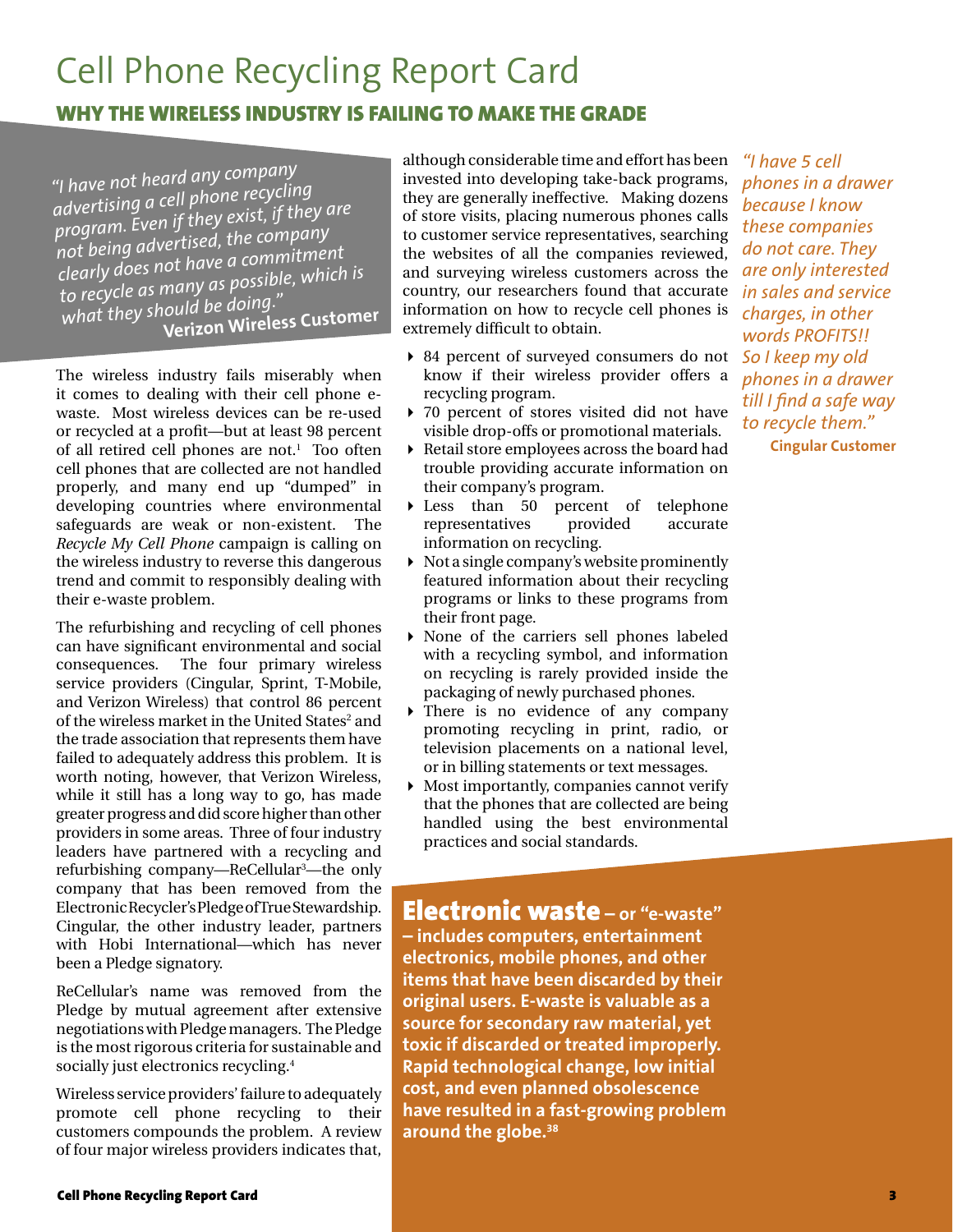# The Facts on Cell Phone E-Waste

The U.S. Environmental Protection Agency (EPA) estimates that 130 million cell phones are discarded each year. When dismantled, their internal metal components translate into 65,000 tonsofwaste containing lead, cadmium, arsenic, beryllium, mercury and other toxic heavy metals and carcinogens.<sup>5</sup> Tens of millions of old phones end up in landfills or incinerators annually, where toxics can find their way into our drinking water and air.

### 4 E-waste can affect human health

E-waste can pollute drinking water, cause birth defects, and has been shown to create cancer clusters among workers handling it. The comprehensive health impacts of the mixtures and material combinations in the products are often not known.6

### 4 E-waste is often "dumped" because it's the easier thing to do

 Processing e-waste is a complicated, multistep process. Developing countries often end up as the recipients of this waste due to cheap labor and weak regulatory climates. This "dumping" from wealthy nations shifts the burden of e-waste and the ecological and health hazards to nations ill-equipped to handle the problem.

### 4 Mismanagement of e-waste depletes irreplaceable natural resources

 The 130 million cell phones discarded each year contain almost \$100 million worth of gold - the annual output of a medium-

sized mine.<sup>7</sup> Recycling these metals would prevent the creation of more than 14 million tons of mine waste.<sup>8</sup>

 In the production phase, massive open pit gold mines often use cyanide to extract gold andothermetals. Miningis thesinglelargest toxic polluter in the United States.<sup>9</sup> Even before a new cell phone is purchased, at least 220 pounds of mine waste $10$ have already been generated to source the gold in the circuit board alone. After 18 months (the average cell phone lifespan), the device is tossed into a drawer, or worse, the trash.<sup>11</sup>

 This mismanagement fuels the demand for mining development in places it does not belong. New mines threaten rivers that supply drinking water to local communities and to fisheries that provide food and jobs. Valuable metals could instead be mined from discarded cell phones and other electronics.

 If all the discarded cell phones in a single year were recycled, \$150 million of metals would be recovered:

- ▶ 182,000 oz of gold worth \$100.5 million
- ▶ 1.9 million oz of silver worth \$18.6 million
- 4 65,000 oz of palladium worth \$18.5 million
- $\triangleright$  5 million lbs of copper worth \$10.9 million

*the wireless companies actually recycle the used cell phones they take back or just contract with a cartage company to carry the toxic electronic trash to a local landfill in the dead of night. There doesn't seem to be adequate oversight of this important, necessary and ecologically sound procedure."*

*"I sometimes wonder whether* 

**Sprint Customer**

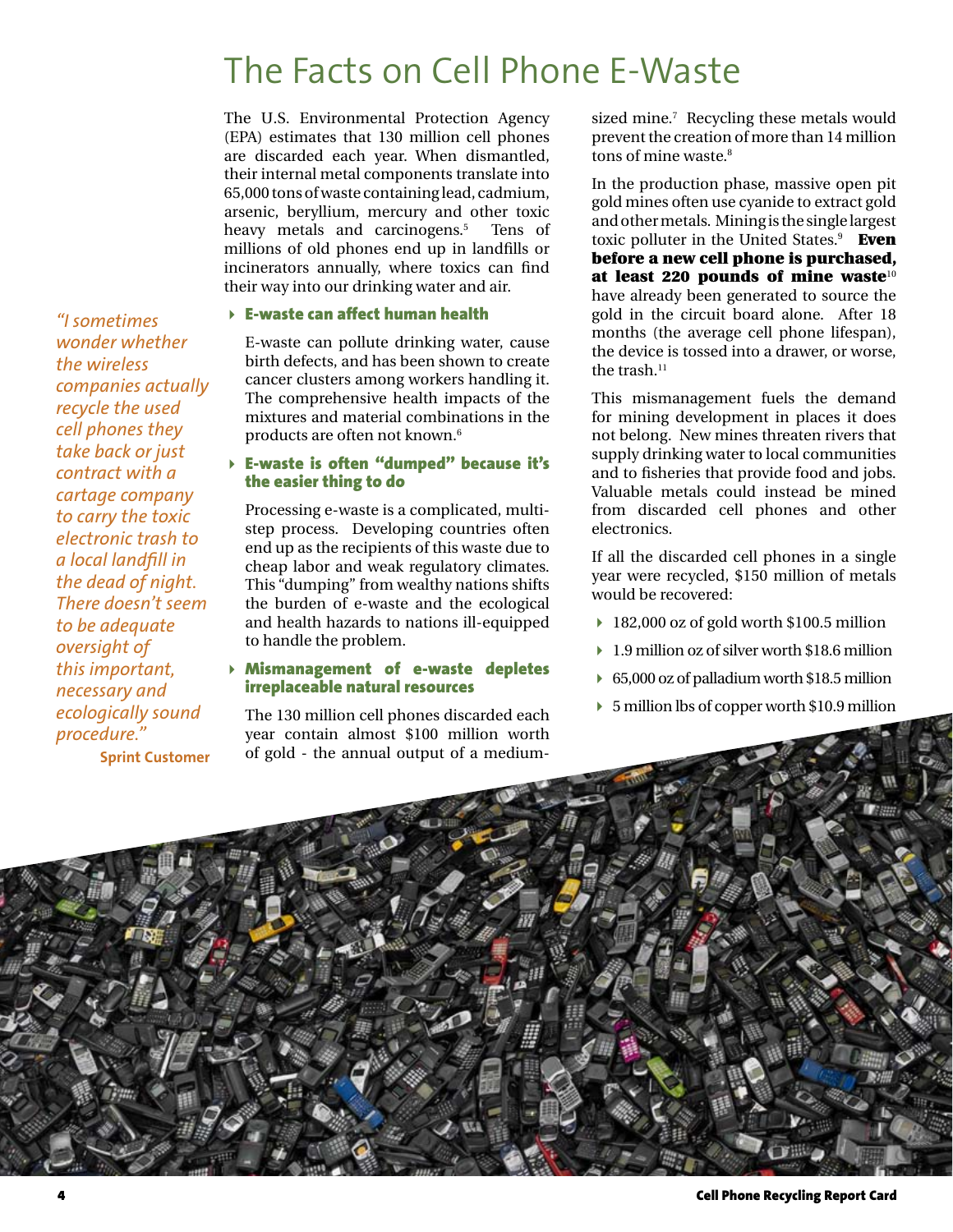# America Lacks an E-waste Policy

Despite the growing pile of cell phone ewaste, there is currently no federal regulation of cell phone recycling in the United States. The U.S. Environmental Protection Agency has disregarded commissioned research that recommended cell phones be classified as hazardouswaste,andtheirvoluntaryguidelines on cell phone recycling are inadequate in dealing with the scope of the problem.12

Through the Cellular Telephone & Internet Association (CTIA), the wireless industry lobbies vigorously to convince consumers and decision-makers to accept "voluntary" e-waste programs, stifling state and national efforts to address the problem.13 States such as Maine, Massachusetts and Minnesota have attempted to address the issue on the state level but have faced serious challenges from industry interests. Only one state, California, has succeeded in passing legislation that requires "no cost" take-back within the state.

While attempting to evade responsibility in the U.S., the wireless industry complies with higher standards mandated in Europe. In 2003

the European Union (EU) established the Waste and Electronic Equipment Directive which establishes collection, recycling and recovery targets for all types of electronic goods. It also requires corporations to take back their products free of charge. The EU is also working to eliminate the use of toxic substances such as lead, mercury and cadmium in electronic equipment and has issued a directive prohibiting their presence in newly manufactured products.14

The Basel Convention was designed to prevent the generation of toxics wastes, such as cell phones, through the promotion of cleaner technologies, ensuring country self-sufficiency in managing their wastes, and most importantly, to stop the environmentally unjust practice of dumping hazardous wastes by developed countries to less developed countries. <sup>15</sup>

168 countries are parties to the Basel Convention, and the United States is the only developed nation that has not ratified this Convention.

*"With the chance to cut down on the amount of garbage, and with an obviously recyclable product, our cell phone providers may be on the forefront of technology, but the background of environmentalism."* **Cingular Customer**

### State, Federal and International Policy **EFFORTS: TOWARDS MANDATORY RECYCLING**

EARTHWORKS' supports all local, state, federal and international efforts to make the take-back of and responsible processing of cell phones mandatory—as well as voluntary programs that meet best practice standards, are transparent and can be verified.

Legislative and regulatory efforts must require manufacturers and carriers to take back cell phones at no cost and require their recyclers to only export in compliance with the Basel Convention and all of its decisions.

California's "Cell Phone Recycling Act," which passed in 2004, remains the only mandatory legislation in the United States that requires take back of retired cell phones. Although the bill is a step in the right direction, it was seriously weakened from its original state and does not address the issue of responsible processing and refurbishment.

A national policy solution is the best way to ensure that consumers receive the easy, ethical recycling they demand and that programs comply with stringent environmental, labor and ethical standards. In the absence of such legislation the wireless industry must make a firm commitment to promote their voluntary take-back programs at every opportunity, to meet best practice standards, to be transparent, and to ensure that their waste is handled responsibly.

### The Electronics Recycler's Pledge of True Environmental **Stewardship**

**In the absence of federal regulations to require responsible collection and processing of cell phones, two leading nongovernmental organizations – the Basel Action Network and Silicon Valley Toxics Coalition and The Computer TakeBack Campaign – have developed the Electronics Recycler's Pledge of True Stewardship. Recyclers that meet Pledge criteria in North America must verify that they comply with the Basel Convention and its Decisions, as well as additional criteria for responsible management of hazardous e-waste. To date, over 34 recyclers have qualified for the Pledge, administered by the Pledge founders. None of the four major U.S. service providers do their business with a recycler who is a Pledge signatory.** *See Appendix A for more on the Pledge*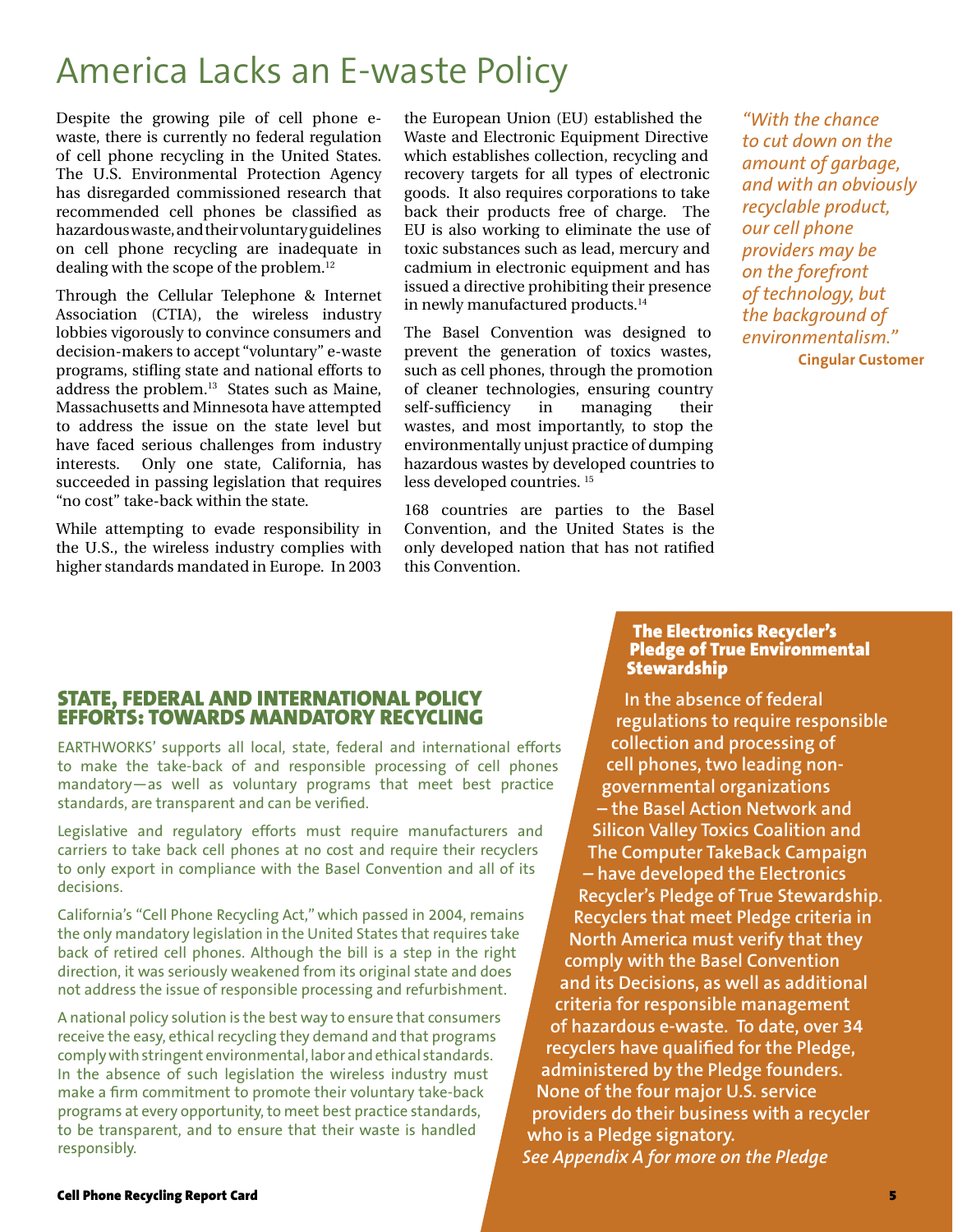# Consumers Want a Real Solution

EARTHWORKS research indicates that the vast majority of consumers are in the dark when it comes to cell phone recycling. According to our informal survey of 1,046 wireless customers, 84 percent of respondents were not aware if their service provider offered a takeback program for old cell phones.<sup>16</sup> While they are bombarded with messages to buy, upgrade and expand their service contracts, consumers are rarely given information on how to recycle.

- ▶ 72 percent of consumers surveyed by EARTHWORKS are "dissatisfied" with the wireless industry's take-back efforts;
- $\triangleright$  85 percent described themselves as "very concerned" with the manner in which their phones were recycled.

Annual cell phone subscriptions have topped 200 million, and there is fierce competition within the wireless industry for each new customer.17 Service providers invest enormous amounts of money into marketing each year to ensure they convey a positive brand image, often based on customer service. Yet companies jeopardize their reputation by failing to address public concerns regarding retired cell phones.

WHO IS DOING IT RIGHT?

There are alternatives to processing phones with ReCellular over 30 American recycling companies that handle cell phone waste have signed and comply with the Electronics Recycler's Pledge of True Stewardship.

**Staples Office Supply** is one retailer that works with a responsible recycler, CollectiveGood. Staples' program gives 100% of the revenues generated by this program to charity. All phones and accessories are fully tested before export, and nonworking devices that would otherwise be disassembled (and dumped) in the developing world for repair or refurbishment are sent into a materials reclamation process that operates to European standards—far higher than those set by the U.S. EPA. Seventeen types of metals are captured in this process, making a broad variety of materials available for reuse. Consumers can drop phones off at any Staples store in North America, or mail them in for free. (web page: http://www.collectivegood.com/donate\_phone\_staples.asp)

Similarly, **Working Assets Wireless** offers free recycling services to all wireless consumers via their website, and in all welcome kits sent out with newly sold phones.

Unlike with many other types of e-waste, cell phone recycling is profitable because many phones are refurbished and resold, while others are mined for scrap metals. The four companies reviewed by EARTHWORKS share a significant portion of the profits from their take-back programs with a variety of charities, putting a human face on their programs and adding the moral value of making a donation. When informed about responsible cell phone recycling, many consumers have expressed an interest to participate in order to benefit both the environment and a worthy cause.

Between 1999 and 2003, the leading takeback programs generated \$6.4 million for such causes.18 However, the failure of service providers to adequately promote these programs with the public is an important missed opportunity for both company reputation and the valued charities that the programs benefit.

When consumers think about the wireless industry they first think of their service provider. These companies are at the frontline of customerinteractionandhave anobligation to use that interface to communicate and facilitate responsible wireless recycling. Companies should capitalize on public enthusiasm by educating consumers and encouraging recycling when they are making upgrades or terminating service.

Satisfying customers and practicing good corporate citizenship involves more than just creating take-back programs. It requires a firm companywide commitment to promote these programs at every opportunity and to provide systems and incentives that make it easy for consumers to recycle. Steps must be taken to ensure that take-back programs avoid the serious environmental consequences of irresponsible recycling and service providers must end trade association efforts to block proactive policy solutions to this problem. Our survey, although not definitive, indicates that there is both the potential for cell phone providers to enhance their brand and image by establishing and promoting a world-class cell phone recycling program and there is also the potential for weak programs to have a negative impact.

*"I would like to do the responsible thing to aid our environment and would hope that my cell phone company would do the same. If I found out that one company was more responsive than another, I would switch to that company."* **Verizon Wireless Customer**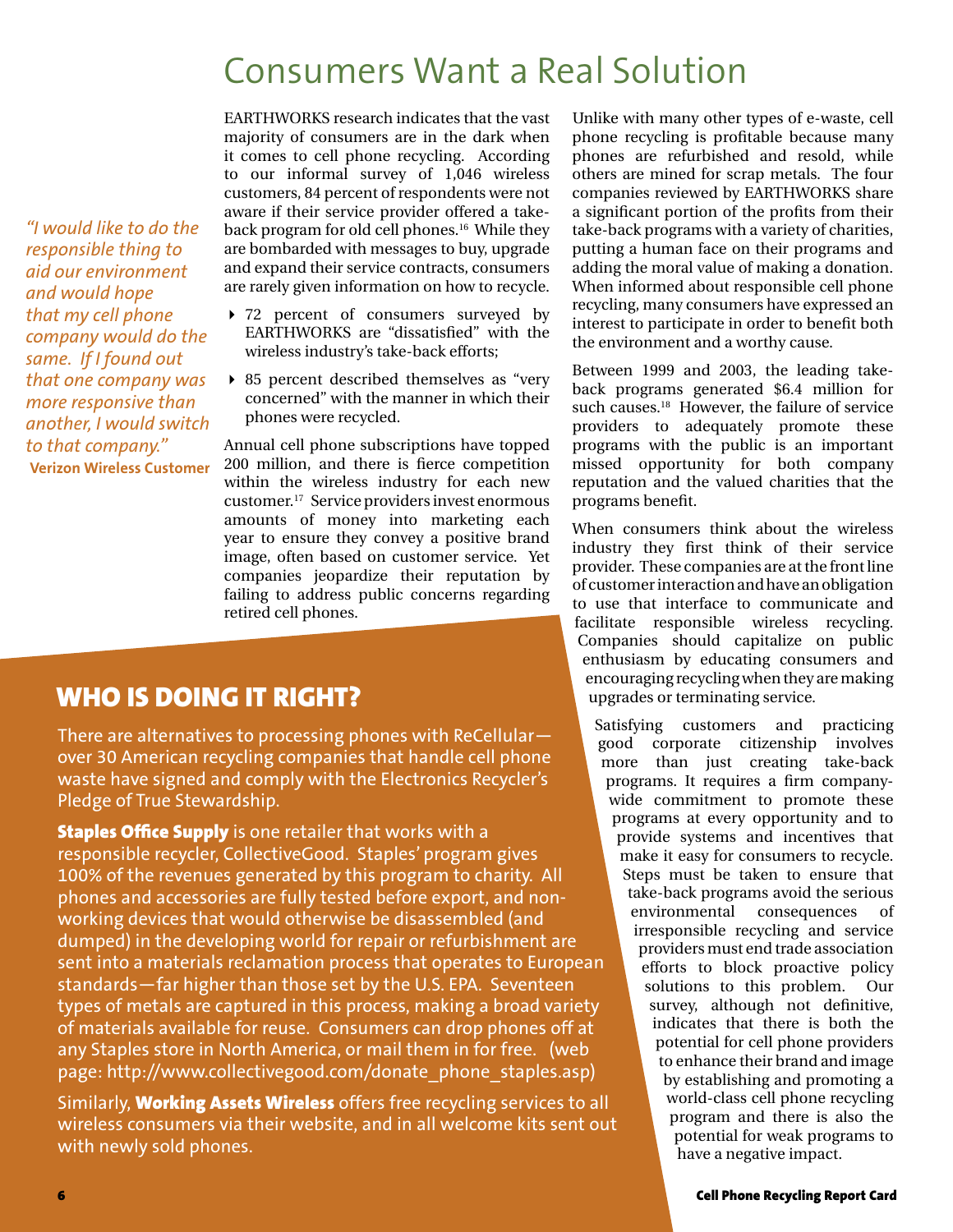# Recommendations

### I. Responsibly Process the Phones Collected

All retired phones and their accessories must be processed in a manner that, at a minimum, meets the Electronics Recycler's Pledge of True Stewardship. Cell phone take-back efforts should not create more harm than good; increased collections must not correlate with increased dumping of toxic e-waste or an increase in the use of inefficient and polluting recovery services.

ReCellular, the largest cell phone recycler in the country with approximately 53 percent of the U.S. market share,<sup>19</sup> previously qualified for the Recycler's Pledge. However, in March 2005, managers of the Pledge of True Stewardship and ReCellular identified a portion of ReCellular's export sales that were inconsistent with the Pledge. Specifically, ReCellular sold used, untested cell phones to businesses in non-OECD/EU countries (members of either the European Union or the Organization for Economic Cooperation and Development). As a result, after negotiations with Pledge administrators, ReCellular eventually opted to withdraw from the Pledge.

America's leading service providers and their trade association must distance themselves from questionable practices and commit to partnering with a recycler who meets Pledge criteria, of which they have many options in the United States.<sup>21</sup>

In addition to e-waste dumping, there are additional concerns related to the recycling/ refurbishing process that should be addressed:

- 4 Thorough Testing of Phones Before Export Multi-step testing of phones must take place before they are exported in order to ensure that irreparable phones are not "dumped" overseas.
- Efficiency of Waste Processing Recyclers must use facilities (e.g. smelters) which are located in developed countries only, and which provide the most efficient and least polluting recovery services available globally.22 Facilities must aim to recover the highest number of metals possible and avoid wasting valuable metals by "slagging".
- 4 Ability to Take Back and Process Chargers A very high concentration of toxic metals exist in cell phone chargers, yet some programs do not accept them or actually penalize charities for sending them in.23

Product Design Service providers should work with manufacturers to promote efficient, universal design that facilitates the recycling process, aides in portability, and extends the average 18-month lifespan of a phone.

### II. Get the Word Out & Collect More Phones

Stepsmustimmediatelybetakentodramatically increase in the rate of cell phone take-back. Previous research has produced a laundry list of recommendations for improving industry take-back efforts, but these recommendations have largely been ignored.<sup>24</sup>

- $\rightarrow$  The Web Sales, bill payment and customer service are all offered online, and customers rely on the web to find important information. Take-back programs deserve prominent placement on the company website as a service to customers, not just as a public relations campaign.25
- In Stores Take-back programs should be an inherent part of the services offered by a retail store – collection points should be clearly visible and promoted with signs. Representatives should have accurate information and enthusiastically share it with customers. Incentives like tax receipts and rebates have proven to increase the return of retired phones and should be widely offered.<sup>26</sup>
- **On the Phone** Representatives should be able to provide accurate information on their company's program. This information should be a basic part of every call, especially when a customer calls regarding termination of service. Information should also be featured in the announcements played while a customer waits on hold.
- $\rightarrow$  **Recycling Logos** Labeling cell phones with a universal recycling logo would help send a clear message to consumers that phones can and should be recycled.
- 4 Inclusion in Ad Campaigns, Billing Statements and Text Messages Television, radio and print media are inundated with cell phone advertisements yet do not mention take-back or recycling. Promoting programs in any of these mediums would reach millions of consumers.

*"When I switched from Cingular to Verizon, there was no information provided from either company on how to recycle my old phone. It was very frustrating. That should be part of the process of signing up or leaving a cellular company, not something you should have to ask about!"*  **Verizon Wireless Customer**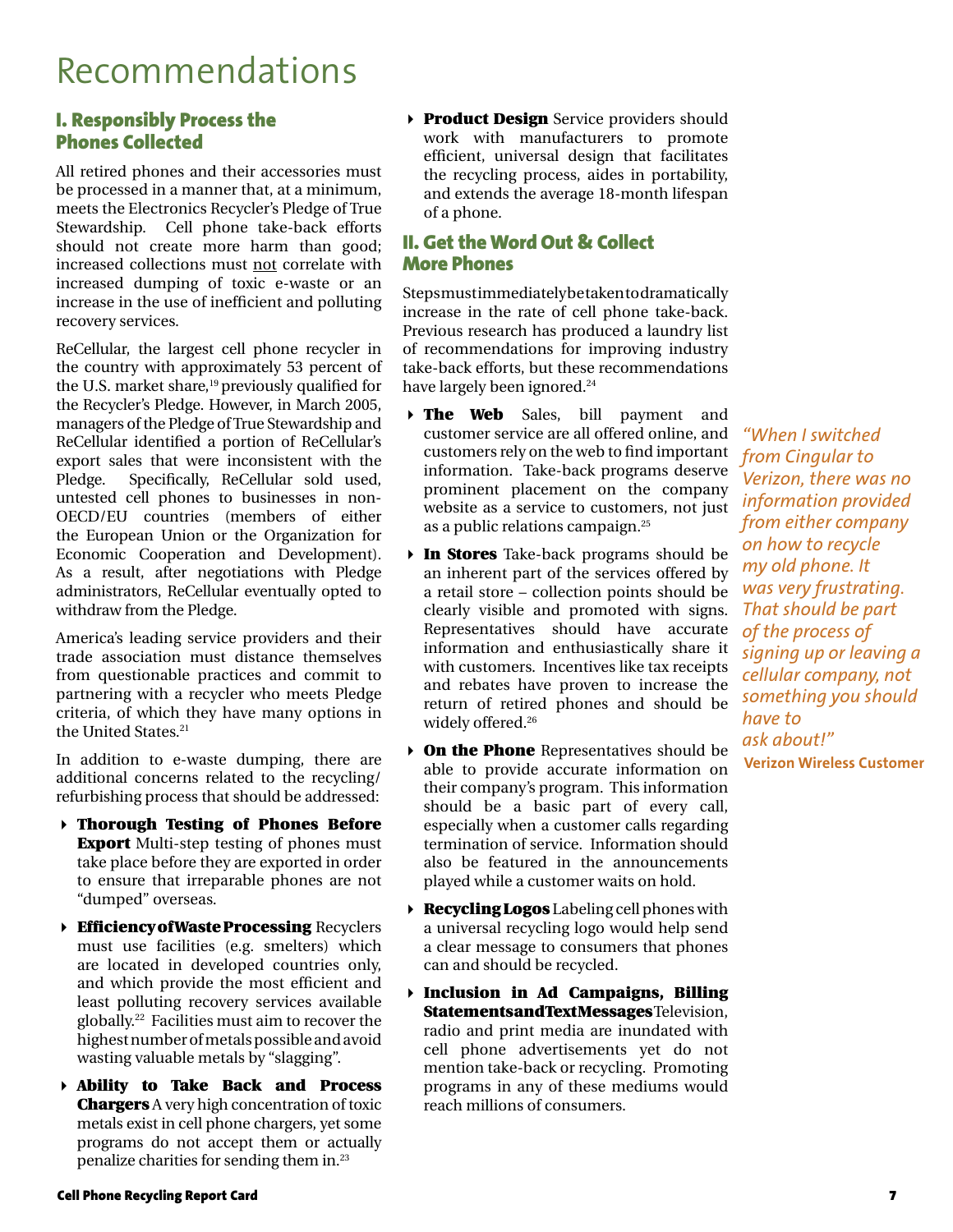# Recommendations

**Mail-in Options** Pre-paid postage mail-in labels and bags help alleviate the burden on consumers, and high success has been attained with take-backs for similar products such as printer ink cartridges.

### III. Transparency

The wireless industry must become more accountable for their efforts by making takeback figures available to the public. Only one carrier, Verizon Wireless, posted recent data on their collection programs and amount donated to charity on their website; some had vague and outdated data, and others refused to provide information to the public. In addition, service providers should be clear and consistent when promoting their programs so that customers are not confused about how their donation is being put to use.

ReCellular, the largest and most prominent cell phone recycler, initially cited a non-disclosure agreement with their processor when asked to release information regarding their recycling practices. They subsequently disclosed where their phones are processed. The credibility of a program such as this depends on standards, public disclosure and transparency.

The industry's silence on these issues hinders government agencies and non-governmental organizations from developing an accurate picture of the problem of retired cell phones and their ability to address it.

*"I have not heard any company advertising a cell phone recycling program. Even if they exist, if they are not being advertised, the company clearly does not have a commitment to recycle as many as possible, which is what they should be doing."* 

**Verizon Wireless Customer**

### **WIRELESS CUSTOMERS**

Consumers have the power to influence service providers by voicing their concerns and voting with their subscriptions. Phone calls, emails, and other correspondence to providers can pressure them to be accountable for their practices and help ensure that information on take-back programs is included in the "service" package at time of sale.

Consumers unsatisfied with the efforts of their provider can exercise their financial influence when their contract expires and share their concerns with friends and family. And finally, consumers can also hold their state and federal representatives accountable to be proactive on this issue.

### Take Action!

**Send an electronic message to your decision-maker and the wireless industry by visiting**  www.recyclemycellphone.org**.**

Findings

|                         | <b>Total</b><br><b>Participants</b> | <b>NOT AWARE of</b><br>their carrier's<br>programs | <b>NOT Satisfied with</b><br>their carrier's<br>take-back/<br>recycling efforts |
|-------------------------|-------------------------------------|----------------------------------------------------|---------------------------------------------------------------------------------|
| <b>Cingular</b>         | 259                                 | 87%                                                | 72%                                                                             |
| <b>T-Mobile</b>         | 119                                 | 82%                                                | 76%                                                                             |
| <b>Sprint</b>           | 114                                 | 92%                                                | 74%                                                                             |
| <b>Verizon Wireless</b> | 299                                 | 78%                                                | 67%                                                                             |
| <b>Other</b>            | 255                                 | 85%                                                | 75%                                                                             |
| <b>Overall</b>          | 1,046                               | 84%                                                | 73%                                                                             |

|                         | <b>Stores Visited</b> | <b>Had Collection</b><br><b>Bins in Store</b> | <b>Visible Materials and</b><br><b>Info on Program</b> |
|-------------------------|-----------------------|-----------------------------------------------|--------------------------------------------------------|
| <b>Cingular</b>         | 10                    | 50%                                           | 40%                                                    |
| <b>T-Mobile</b>         | 10                    | 30%                                           | 0%                                                     |
| <b>Sprint</b>           | 10                    | 80%                                           | 40%                                                    |
| <b>Verizon Wireless</b> | 10                    | 80%                                           | 60%                                                    |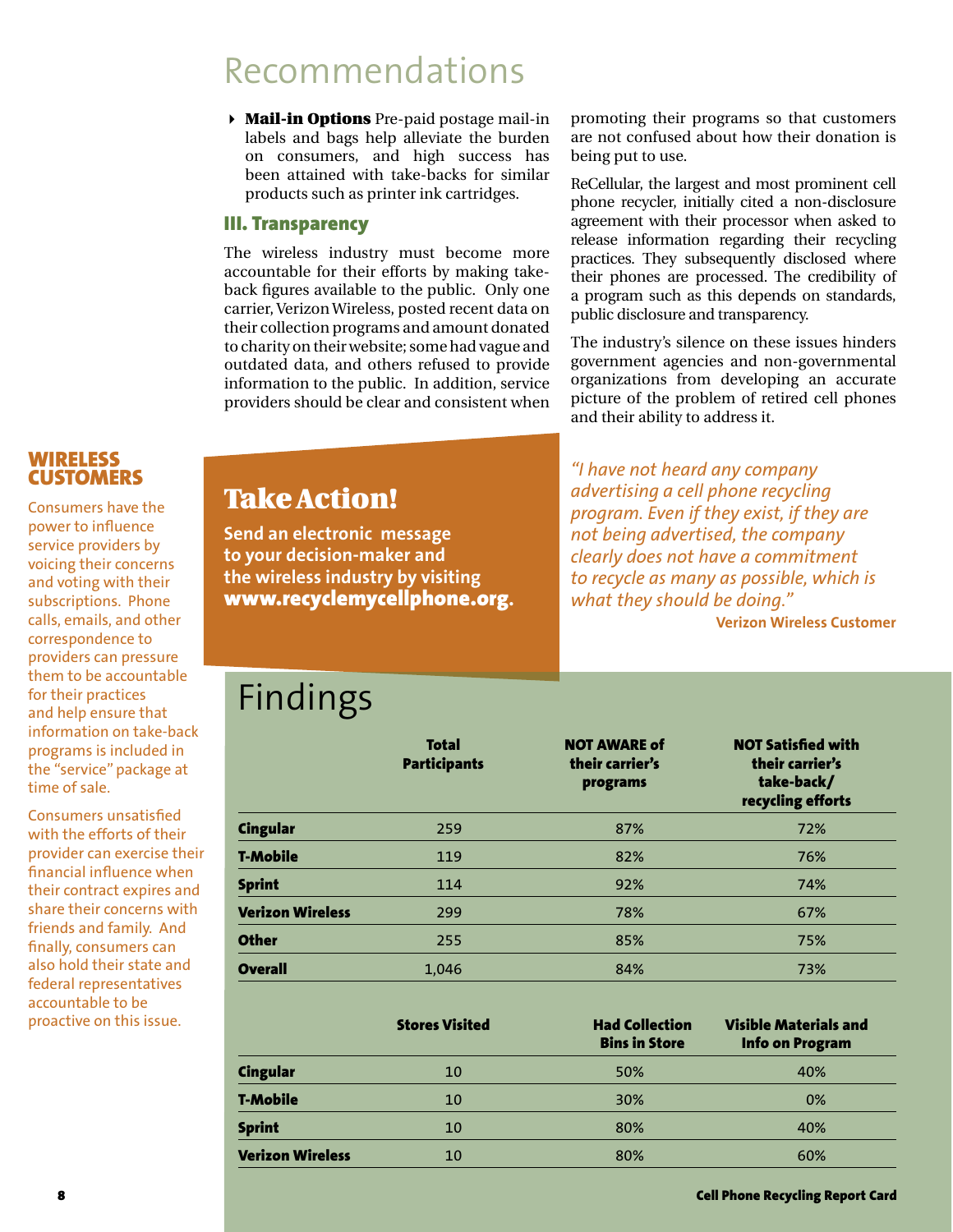# Snapshot Of Current Industry Take-Back Efforts What You Should Know About Your Wireless Provider

In the months leading up to Earth Day 2006, EARTHWORKS conducted a review of the four leading nationwide wireless service providers. Cingular, Sprint, T-Mobile and Verizon Wireless were selected due to their brand visibility and control of 86 percent of the wireless market.<sup>28</sup>

### Methodology

- **5urvey:** Aweb-based survey was distributed to EARTHWORKS' online membership list to gain an understanding of the perception of industry recycling efforts among one segment of the cell phone using public. 1,046 individuals responded over a one week period.
- ◆ Website Review: Background information and visibility of each company's take-back program was researched through their respective websites.
- **Eustomer Service Calls:** Customer service calls were initially made to each service provider to gain a background on their collection programs; customer service representatives were questioned with both basic and in-depth questions on the take-

back and recycling process. These calls were then followed up with 30 random calls to each service provider's customer support numbers to gauge their knowledge and ability to provide accurate information to someone who wants to recycle a cell phone.

- **5tore Visits:** By using each website's online store locator, ten visits to each service provider's retail stores were made in the Washington, DC, and Tucson, Arizona, metropolitan areas. Researchers investigated the presence and placement of take-back program materials, as well as the customer service representative's knowledge of the program.
- **Corporate Questionnaires:** To supplement this publicly available information, a questionnaire was sent to representatives from each service provider with a cell phone take-back programs. Over a one-month span, only one representative (from Verizon Wireless) responded, yet they deferred to ReCellular on all questions regarding the refurbishing/recycling process.29

*"It seems, generally, only lip service is paid by the industry to recycling. Statements are made to make it appear the industry is interested, but I'm not seeing any real commitment. It's kind of like every year is election year."* 

**Sprint Customer**



### **Customer Satisfaction Survey**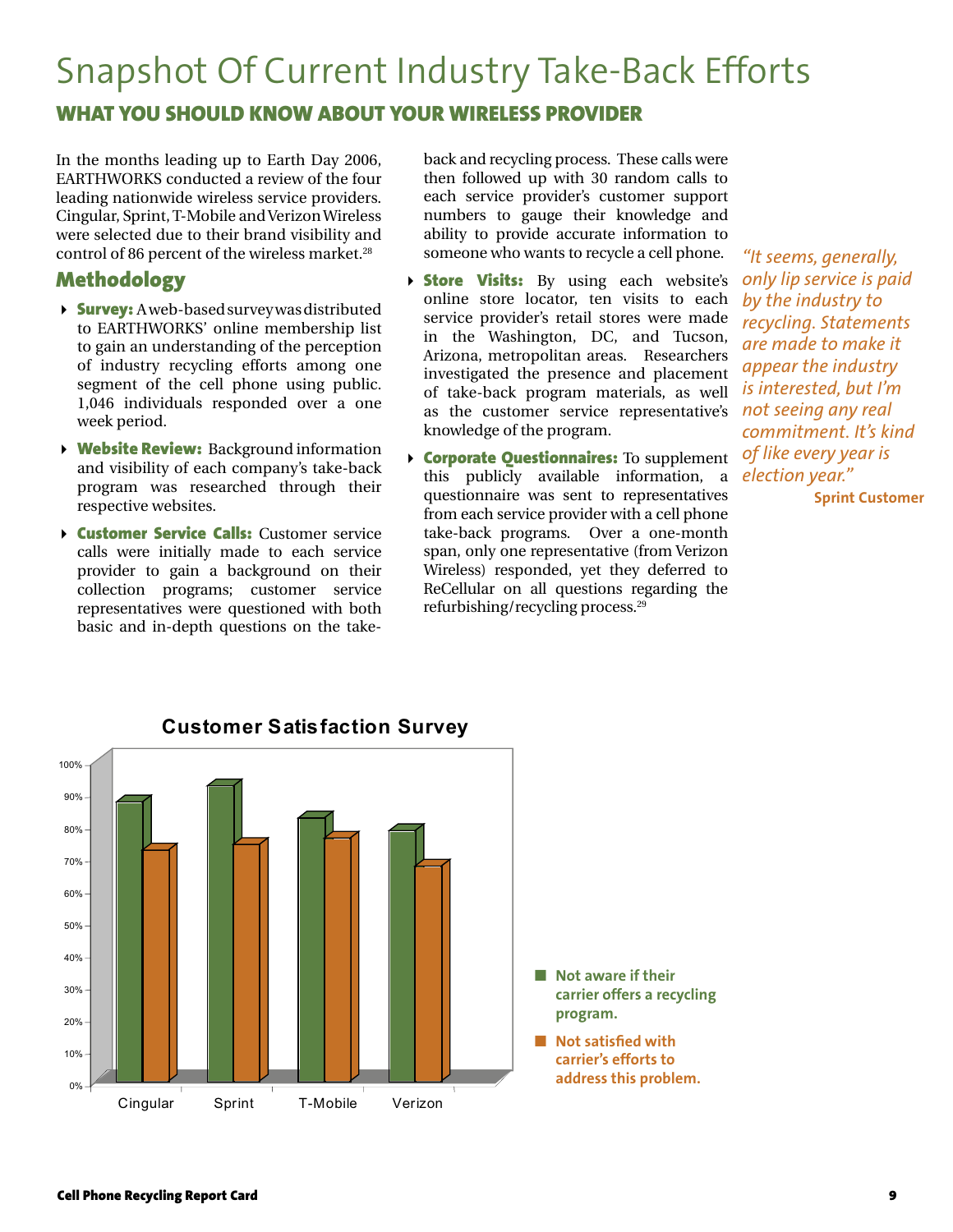## What You Should Know About Your Wireless Provider

### **CINGULAR**

Program: The Wireless Foundation's "Call to Protect" supports battered women's shelters.

Website: Cingular does not prominently feature any details on their program online; the only information found using their search tool were outdated press releases.<sup>30</sup>

Customer Service: 66% of customer representatives knew they had a program to collect phones but could not provide the correct details on what to do; most suggested one go to the website for information.

Store Visits: 50% of stores had collection boxes for old phones; of those that had materials, 80% were visible to the public.

*"When my phone battery died I spoke to Cingular customer service on the phone and in a storefront and they never mentioned any recycling option."31*

### **SPRINT**

Program: **"**Sprint Project Connect" benefits K-12 education programs.

Website: Sprint's website does not have a search tool; information on Project Connect is only accessible when a consumer knows to click through "Company Info" to "Community Outreach."32

Customer Service: 60% of Sprint customer service representatives failed to provide correct information to consumers wishing to recycle their phone.

**Store Visits:** 80% of stores visited had collection boxes or information; of those that had materials, only 50% were visible to the public.

*"Within the past 2 years, I have taken old cell phones into Sprint to ask if they could be re-cycled. I was told there was no recycling program although certain phones could be donated for re-use. Since my phones didn't qualify, there was no option for them other than to "throw them away'."33*

### T-Mobile

Program: **"**Get More, Give More" currently benefits the American Red Cross Disaster Relief Fund.

Website: The site's search tool makes information on recycling easy to find, yet without it, details are difficult to access.<sup>34</sup>

Customer Service: Only 1 out of 30 customer service representatives could readily provide the correct details on T-Mobile's program; and only 11 others could produce the information after searching.

**Store Visits:** 30% of stores had collection boxes for phones yet none of them were visible to the public. While bags with prepaid shipping were available at one store, this practice does not seem to be in wide use, nor promoted publicly.

### *"Sellers of hazards should be responsible for their disposal! No 'ifs, ands or buts!'"37*

### Verizon Wireless

Program: **"**HopeLine" benefits domestic violence programs.

Website: Despite having the more successful program, there is no mention of "HopeLine" or recycling on the front page of Verizon's website but information can be found by using their search tool.<sup>35</sup>

Customer Service: Verizon Wireless customer service representatives often stood out with their grasp on the details of their take-back program. 70% were able to provide all the necessary details and only 20% failed to assist callers with correct information.

**Store Visits:** Verizon Wireless was also a leader in prominently promoting their program with in-store displays; 80% of stores had collection boxes, of which 75% were visible to the public.

*"I have no idea about how Verizon takes back phones or whether they recycle them at all. This should be advertised much more so the general public know the options they have when discarding a phone."36*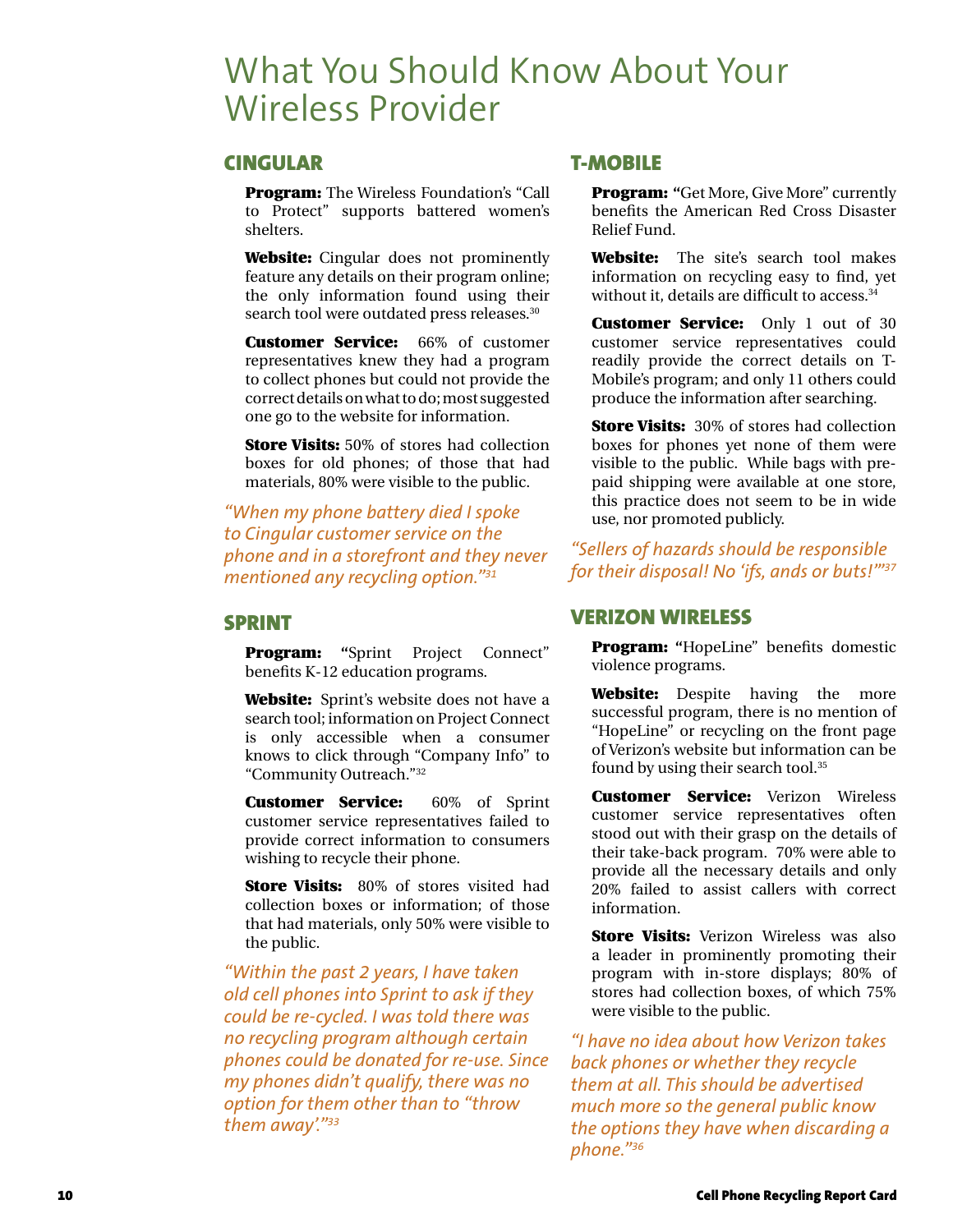# Appendix A

### Electronics Recycler's Pledge of True Stewardship

We, the undersigned recycling company, agree to uphold the following as a pledge of true stewardship of electronic wastes:

- 1. We will not allow any hazardous  $E$ -waste<sup>40</sup> we handle to be sent to solid waste (nonhazardous waste) landfills or incinerators for disposal or energy recovery, either directly or through intermediaries.
- 2. Consistent with decisions of the international Basel Convention on the Control of Transboundary Movements of Hazardous Wastes and their Disposal, we will not allow the export of hazardous E-waste we handle to be exported from developed to developing countries<sup>41</sup> either directly or through intermediaries.
- 3. We will not allow any E-waste we handle to be sent to prisons for recycling either directly or through intermediaries.
- 4. We assure that we have a certified, or otherwise comprehensive and comparable "environmental management system" in place and our operation meets best practices.
- 5. We commit to ensuring that the entire recycling chain, including downstream intermediaries and recovery operations such as smelters, are meeting all applicable environmental and health regulations. Every effort will be made to

only make use of those facilities (e.g. smelters), which provide the most efficient and least polluting recovery services available globally.

- 6. We agree to provide visible tracking of hazardous E-Waste throughout the product recycling chain. The tracking information should show the final disposition of all hazardous waste materials. If there is a concern about trade secrets, an independent auditor acceptable to parties concerned can be used to verify compliance with this pledge.
- 7. We agree to provide adequate assurance (e.g. bonds) to cover environmental and other costs of the closure of our facility, and additionally to provide liability insurance for accidents and incidents involving wastes under our control and ownership. Additionally we will ensure due diligence throughout the product chain.
- 8. We agree to support Extended Producer Responsibility (EPR) programs and/or legislation in order to develop viable financing mechanisms for end-of-life that provides that all legitimate electronic recycling companies have a stake in the process.
- 9. We further agree to support design for environment and toxics use reduction programs and/or legislation for electronic products.

Accessible via Silicon Valley Toxic Coalition's website: http://www.svtc.org/ or Basel Action Network website: www.ban.org/pledge/

| How to<br><b>Recycle My</b><br><b>Cell Phone</b><br>1.<br>Put your old cell<br>phones, chargers,<br>beepers, PDA's, and<br>accessories into<br>a box.<br>2.<br>Tape the Postage | <b>NAME</b><br><b>PHONE</b><br>E-MAIL<br>ADDRESS - | POSTAGE DUE COMPUTED BY<br>DELIVERY POST OFFICE<br><b>PARCEL POST</b><br>POSTAGE                                        | <b>NO POSTAGE</b><br><b>NECESSARY IF</b><br><b>MAILED</b><br><b>IN THE</b><br>UNITED STATES |
|---------------------------------------------------------------------------------------------------------------------------------------------------------------------------------|----------------------------------------------------|-------------------------------------------------------------------------------------------------------------------------|---------------------------------------------------------------------------------------------|
| Paid Mailing label<br>to the box.<br>3.<br>Drop off at local<br>post office or give<br>to your mail carrier.                                                                    |                                                    | <b>MERCHANDISE RETURN LABEL</b><br>PERMIT NO 4508<br>Tucker, GA 30084<br>COLLECTIVEGOOD INC 4508 Bibb Blvd., Suite B-10 |                                                                                             |
|                                                                                                                                                                                 |                                                    | <b>POSTAGE DUE UNIT</b><br><b>US POSTAL SERVICE</b><br><b>4325 FIRST AVE</b><br><b>TUCKER GA 30084-9998</b>             |                                                                                             |

To recycle responsibly, cut out and use this mailing label.